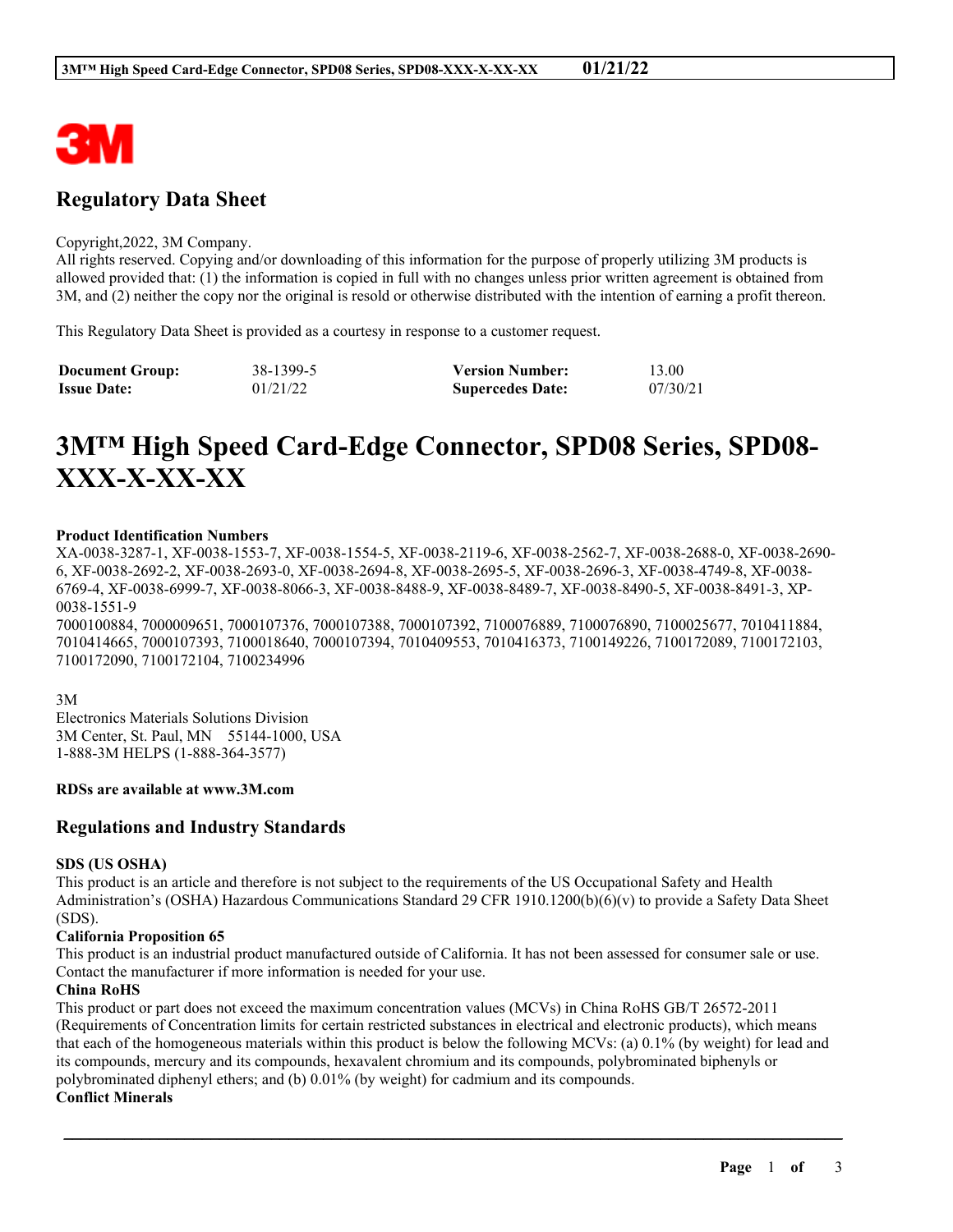On August 22, 2012, the Securities and Exchange Commission (SEC) adopted final rules on conflict minerals reporting, pursuant to Section 1502 of the Dodd-Frank Act which requires manufacturers of products containing "conflict minerals" to disclose to the SEC whether those minerals are sourced from the Democratic Republic of Congo (DRC) or adjoining countries. 3M has been participating in the EICC-GeSI Extractives Workgroup, and are incorporating the EICC-GeSI Conflict Minerals Reporting template in existing systems for use with suppliers of materials that may contain conflict minerals covered by the SEC rules. 3M will provide product-specific information once the required supply chain data has been obtained.

# **CPSIA 2008**

A Certificate of General Conformity per the US Consumer Product Safety Act, 15 U.S.C. § 2063 (a)(1), as revised by section 102 of the 2008 US Consumer Product Safety Improvement Act, is not required for the requested product.

# **EU REACH**

Substances listed in Annex XIV of Regulation No 1907/2006 of the European Parliament and the Council concerning the Registration, Evaluation, Authorization and Restriction of Chemicals (REACH) are not intentionally added to this product. **EU REACH**

Substances listed in Annex XVII of Regulation No 1907/2006 of the European Parliament and the Council concerning the Registration, Evaluation, Authorization and Restriction of Chemicals (REACH) are not intentionally added to this product. **EU REACH**

This product is an article, without intended release of a chemical substance, under the Regulation No 1907/2006 of the European Parliament and the Council concerning the Registration, Evaluation, Authorisation and Restriction of Chemicals (REACH) (refer to REACH, Article 3(3)). It is not a chemical preparation. Therefore, it is not subject to the (pre)-registration or the registration process. It does not require a safety data sheet.

# **EU REACH**

This product, including any article that the product is composed of, does not contain at greater than 0.1% by weight a Substance of Very High Concern (SVHC) substance identified according to Article 59 of REACH. This declaration reflects the substances on the candidate SVHC list, effective January 2022.

# **EU RoHS**

This product does not exceed the maximum concentration values (MCVs) set under EU Directive 2011/65/EU (RoHS recast/RoHS 2), as stated in Annex II to that directive. This means that each of the homogenous materials within this product does not exceed the following MCVs: (a) 0.1% (by weight) for lead, mercury, hexavalent chromium, polybrominated biphenyls or polybrominated diphenyl ethers; and (b) 0.01% (by weight) for cadmium.

# **EU RoHS Phthalates**

This product does not exceed the maximum concentration values (MCVs) for phthalates set under EU Directive 2011/65/EU (RoHS recast/RoHS 2), as amended by EU 2015/863, which applies to finished EEE after July 22, 2019 for Category 1-7, 10- 11 products and after July 22, 2021 for Category 8 and 9 products. This means that each of the homogeneous materials within this product does not exceed the MCV of 0.1% (by weight) for each of the following phthalates: DEHP, BBP, DBP, and DIBP.

# **Sustainability and 3M**

Go to www.3M.com/sustainability to learn about 3M's programs. 3M is a signatory of the United Nations Global Compact (UNGC).

# **Sustainability and 3M's Code of Conduct**

Go to www.3M.com/businessconduct

# **TSCA Section 6**

This product is not known to contain 2,4,6-Tri-tert-butylphenol (CAS 732-26-3).

# **TSCA Section 6**

This product is not known to contain Decabromodiphenyl Ether (Deca-BDE) (CAS 1163-19-5).

# **TSCA Section 6**

This product is not known to contain Hexachlorobutadiene (HCBD) (CAS 87-68-3).

# **TSCA Section 6**

This product is not known to contain Pentachlorothiophenol (PCTP) (CAS 133-49-3).

#### **TSCA Section 6**

This product is not known to contain Phenol, isopropylated phosphate (3:1) (PIP (3:1)) (CAS 68937-41-7).

Disclaimers: The information provided in this document related to material content represents 3M's knowledge and belief, which may be based in whole or in part on information provided by suppliers to 3M. This is intended to answer commonly asked questions about 3M products and is not intended to be a comprehensive listing of all substances that may be of interest or that may be regulated in this or other 3M products, nor is it intended to be a comprehensive summary of any and all regulations that may apply to this product. Where substances are listed, their listing does not infer or constitute a judgment as to their

\_\_\_\_\_\_\_\_\_\_\_\_\_\_\_\_\_\_\_\_\_\_\_\_\_\_\_\_\_\_\_\_\_\_\_\_\_\_\_\_\_\_\_\_\_\_\_\_\_\_\_\_\_\_\_\_\_\_\_\_\_\_\_\_\_\_\_\_\_\_\_\_\_\_\_\_\_\_\_\_\_\_\_\_\_\_\_\_\_\_